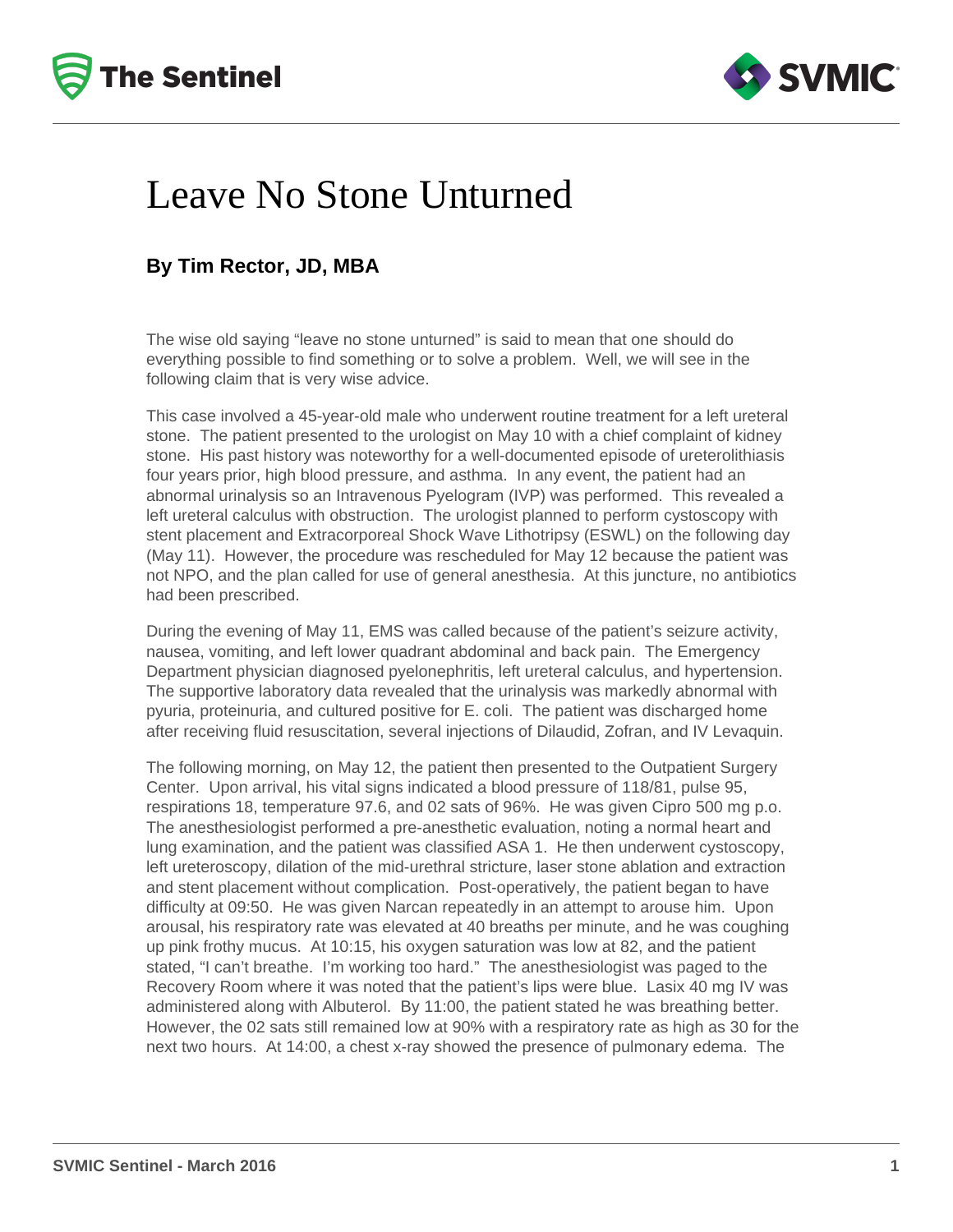



urologist made the decision to transfer the patient to a higher level of care hospital at 14:10. This was accomplished at 16:10.

Upon arrival at the hospital, the patient's vital signs indicated blood pressure of 84/50, pulse 107, respiratory rate 24, 02 sats 83%, WBC of 13,300, and D-dimer was elevated at greater than 5,000. Arterial gases revealed hypoxemia and acidosis. The patient was clearly in shock.

He was admitted to the Intensive Care Unit for treatment of pulmonary edema, sepsis, and renal failure. A CT scan revealed the ureteral stent had perforated the proximal ureter. At 18:40, the patient coded, and he never recovered neurologic function. He expired 3 days later. An autopsy revealed no MI, no PE, no pneumonia, left pyelonephritis, and the ureteral stent perforation of the left ureter at the ureteropelvic junction, with abscess in the perirenal fat.

A lawsuit ensued naming the treating urologist and the anesthesiologist as defendants. The surgery center nurses had reportedly begged for the patient to be transferred to a higher level of care as the patient's situation continued to decline. The chief obstacle in defending the urologist was her absence of an abdominal examination at any time during the post-operative period. The urologist relied entirely on the anesthesiologist to manage the patient's obvious post-operative difficulty, and never did she consider an operative complication. Experts criticized the urologist for her lack of insight into this possibility. A low index of suspicion probably prevented her from obtaining a simple CBC with differential while the patient was in the Recovery Room. Had this been done, it would have indicated the presence of infection and sepsis. Consequently, this omission prevented the urologist from recognizing the need to transfer the patient to the hospital at an earlier time.

This case seems to exemplify a situation in which continuing to seek any conceivable explanation for the situation (or turning over more stones) would have been wise. Unfortunately for both the patient and the urologist, her false assumption that the patient's decline had to be anesthesia-related rather than a surgical complication resulted in the missed opportunity to reverse the outcome.

The contents of The Sentinel are intended for educational/informational purposes only and do not constitute legal advice. Policyholders are urged to consult with their personal attorney for legal advice, as specific legal requirements may vary from state to state and/or